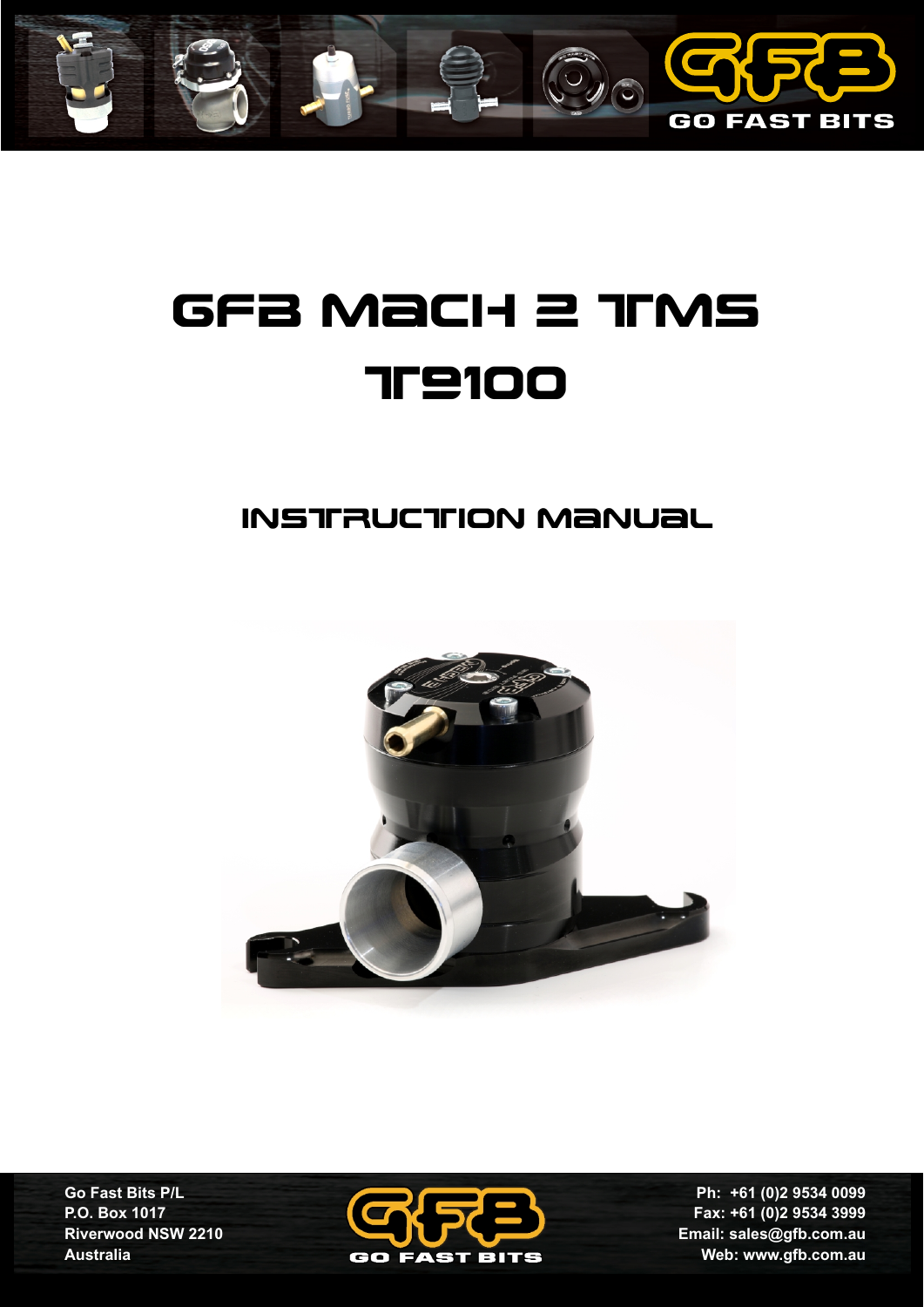### MacH 2 INSTRALLATION

- T9100 applicable vehicles:<br>• WRX/STi MY99-00
- WRX/STi MY99-00<br>• Liberty/Legacy B4 I • Liberty/Legacy B4 MY98-02<br>• Forester GT MY98-02
- 
- ?Forester GT MY98-02 Forester XT MY03-04

1) Using a pair of pliers, open the hose clamp that holds the large rubber recirc hose onto the factory bypass valve, then pull the hose free.

2) Remove the two bolts holding the factory bypass valve to the intercooler, taking care not to drop the bolts or the gasket from behind the valve (it's tricky to retrieve them if they fall!).

3) Pull the vacuum hose from the factory valve, then remove the valve completely from the car.

4) Replace the two mounting bolts and factory gasket back onto the intercooler, screwing the bolts in about 3 turns. The GFB Mach 2 valve can be mounted with the screws partially in place. This makes it easier to install, and reduces the chance of dropping the screws or the gasket.

5) Slot the Mach 2 onto the two partially screwed-in bolts (lower bolt first, then rotate counter-clocwise onto the top bolt), then tighten the bolts completely. Replace the recirc hose and hose clamp, and the vacuum hose.





### ADJUSTING TIHE SPRING PRELOI

**PLEASE NOTE! adjusted for different boost pressures**. The Mach 2 will stay shut under Contrary to popular belief, the spring pre-load **DOES NOT need to be**  full throttle conditions *regardless of boost pressure* or spring pre-load.

Rather, the spring pre-load affects how easily the valve opens when you lift the throttle, and how long it stays open when it vents.

The screw in the centre of the head is the spring adjustment. Use the supplied 5mm hex key to make adjustments.

The softest spring setting is achieved when the adjustment screw is 3mm above the head of the valve as shown to the right. Do not set the screw more than 3mm above the head.

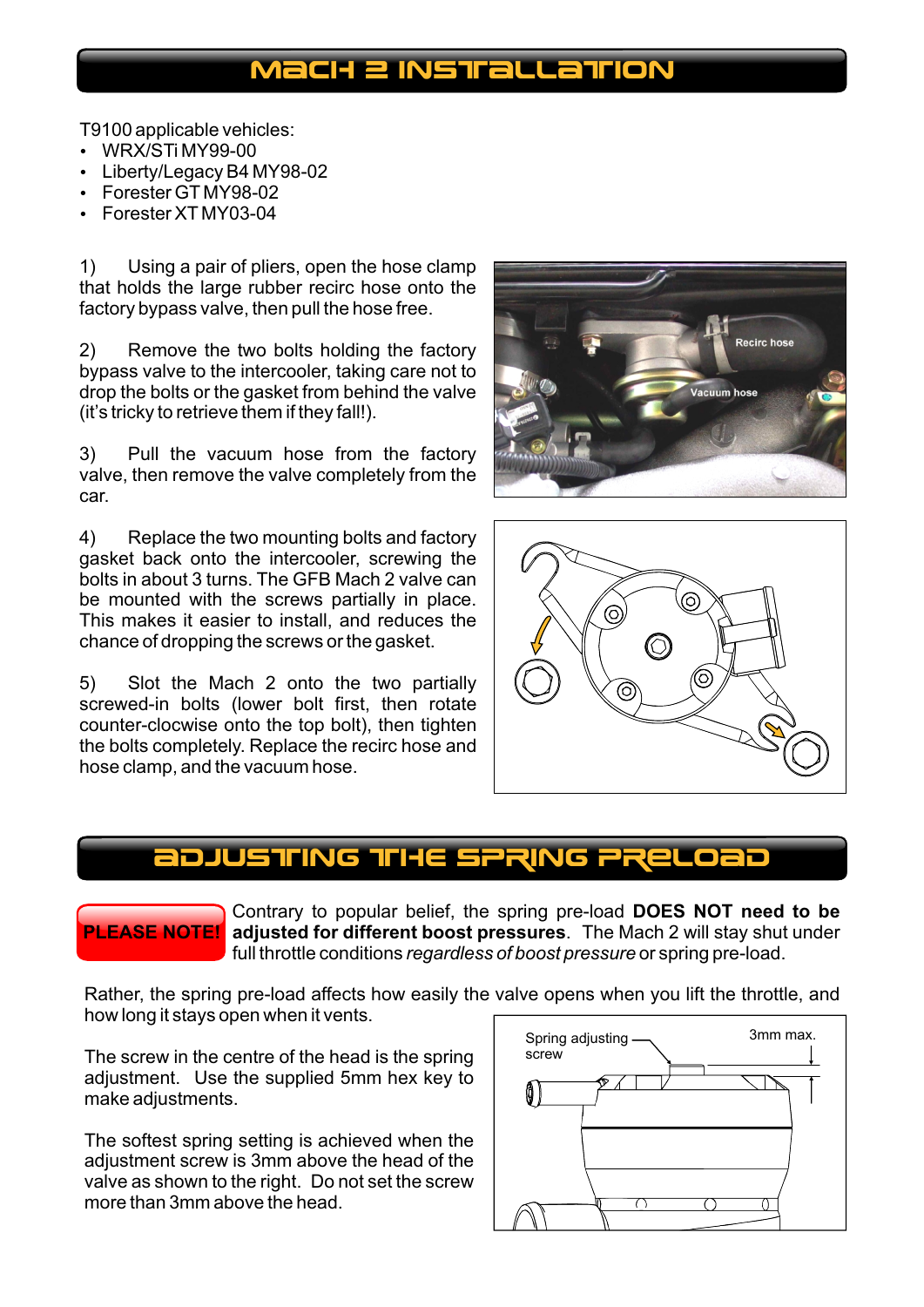### sPRING PRELOAD continued...

**NOTE:** On some cars, access to the adjustment screw is blocked by the ignition coil pack. In this case, it is easiest to loosen the valve mounting bolts 1 turn, then rotate the valve upwards just enough to make spring adjustments, then rotate the valve back down and re-tighten the mounting bolts.

Unlike an atmosphere-venting BOV, the spring pre-load on a fully recirculated valve does not need to be adjusted to prevent stalling or backfiring, since all of the vented air is recirculated.

It is possible to use the Mach 2 straight out of the box without any spring pre-load adjustments, however you can use the adjustment to fine-tune throttle response. Generally speaking, the hardest spring pre-load you can run without causing compressor surge (fluttering sound when lifting off the throttle) is ideal.

- To set the spring pre-load for maximum throttle response:<br>• Set the spring to the hardest setting (adjust the screw a
- Set the spring to the hardest setting (adjust the screw all the way down).<br>• Start the car and drive it until it is warm, and make sure the A/C is off.
- ?Start the car and drive it until it is warm, and make sure the A/C is off. Accelerate moderately in a high gear to about 3000RPM and then ease off the accelerator, keeping the clutch engaged - these are the conditions most likely to cause compressor surge. If you hear a fluttering sound as you lift off, turn the adjustment screw in the "-" direction one turn at a time until the noise disappears. This is now the ideal setting for best throttle response.

Note that all cars have a different threshold for compressor surge (especially when the car is modified with bigger turbo/intercooler etc) so it is possible that you may be able to leave the valve in the hardest setting without hearing surge.

Don't be afraid to experiment with the spring pre-load adjustment, you can't cause any damage by doing so, and getting the setting right to suit your car can help to optimise throttle response.

## converting to atmo venting

If you want to change your Mach 2 to 100% atmosphere venting for a blow-off sound, simply purchase and fit GFB's atmo conversion kit part # 5930.

Atmo conversion kit part # 5930 includes a trumpet to replace the recirc outlet, a firmer spring that is suitable for venting to atmosphere (keeps the piston closed at idle), and a 30mm hose plug to block off the recirc hose.